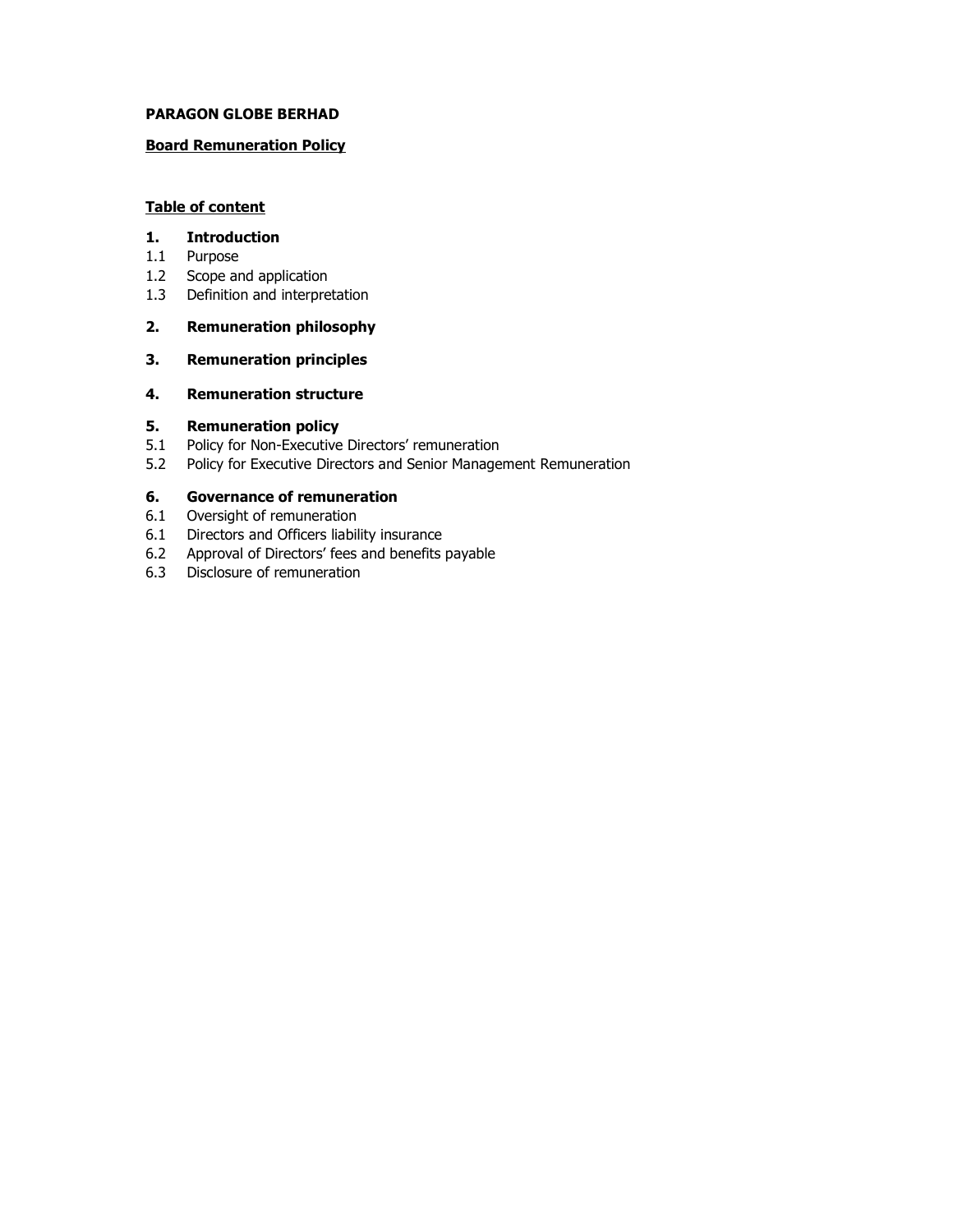# 1. Introduction

## 1.1 Purpose

- 1.1.1 This Remuneration Policy and Procedures is the guiding document ("Document") for the Board of Directors ("Board") and the Nomination and Remuneration Committee of Paragon Globe Berhad ("PGB" or "the Group") to determine the remuneration of Directors and Senior Management taking into account the demands, complexities and performance of the Director and Senior Management as well as skills and experience as required.
- 1.1.2 The Remuneration Policy addresses remuneration on an organization wide basis and is one of the key components of the HR strategy, both of which that fully support the overall business strategy of the Group. The main functions of the Remuneration Policy are:-
	- 1.1.2.1 To support PGB Group strategy by helping to build a competitive, high performance and innovative company with an entrepreneurial culture that attracts, retains, motivates and rewards high-performing employees;
	- 1.1.2.2 To promote the achievement of strategic objectives within the Company's risk appetite;
	- 1.1.2.3 To promote or support positive outcomes across the economic and social context in which the Company operates; and
	- 1.1.2.4 To promote an ethical culture and responsible corporate citizenship.

# 1.2 Scope and application

- 1.2.1 This Document is to be read together with the relevant enumerations encapsulated in the following legislations:-
	- (a) Companies Act 2016; and
	- (b) Main Market Listing Requirements of Bursa Malaysia Securities Berhad ("Listing Requirements")
- 1.2.2 Where there is a conflict between the contents of this Document and the aforementioned legislations, the relevant enumerations contained in the said legislations shall prevail.
- 1.2.3 This Document is also developed in alignment with the Malaysian Code on Corporate Governance ("MCCG") wherein when the paragraphs in this Document make reference to any provisions in the legislations or other corporate governance promulgations (e.g MCCG), they are indicated accordingly in italics.
- 1.2.4 This Document will be reviewed periodically by the Nomination and Remuneration Committee and will be made available on the Company's website.

## 1.3 Definition and interpretation

- 1.3.1 Executive Director A Director who assumes management responsibilities in PGB.
- 1.3.2 Independent Director A Director who is independent of Management and free from any business or other relationship which could interfere with the exercise of independent judgement or the ability to act in the best interests of an applicants or a listed issuer. The Director must fulfills the independence criteria as set out in Paragraph 1.01 of the Listing Requirements.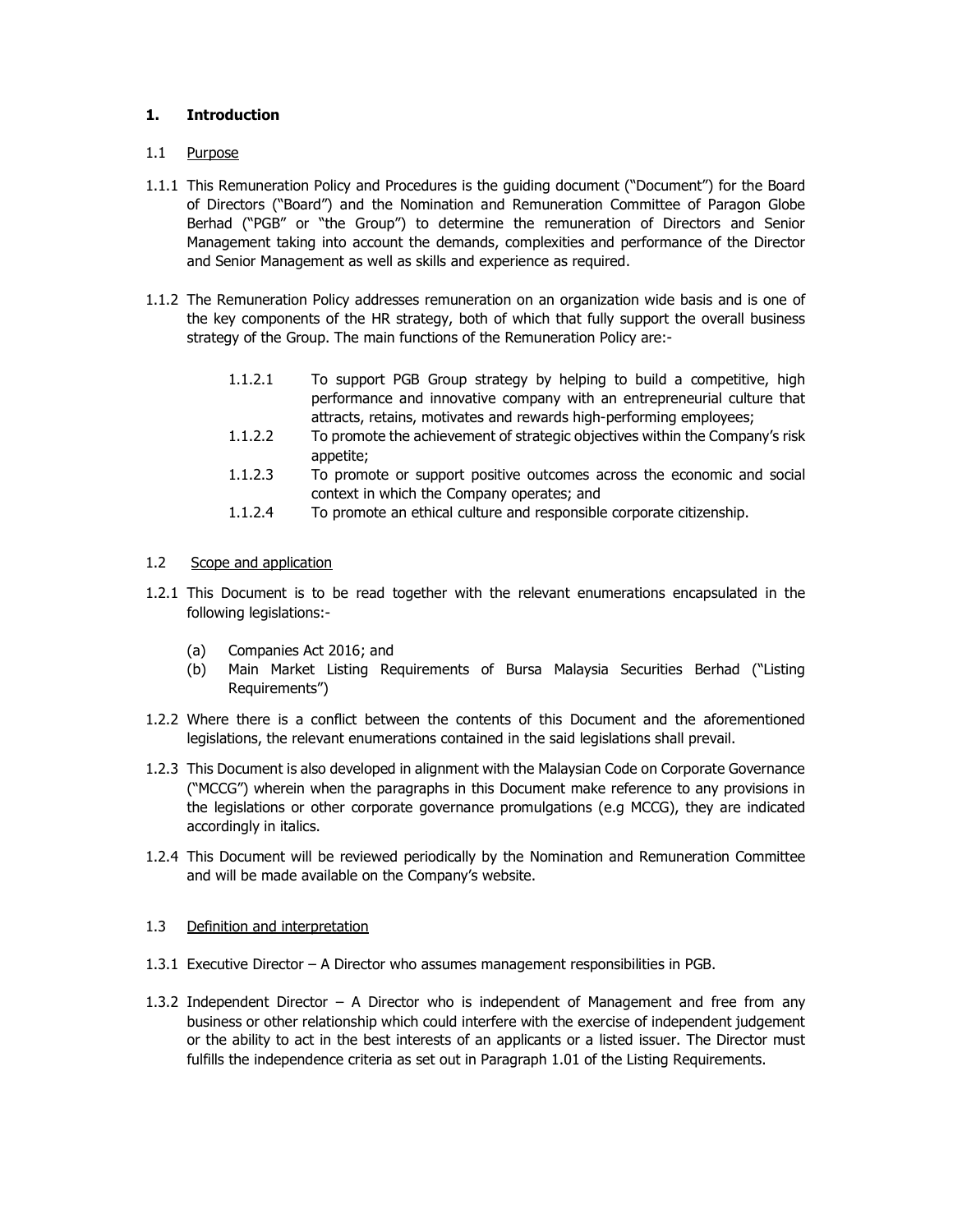- 1.3.3 Major Shareholder A person who has an interest in 10% or more of the total number of voting shares in PGB; or 5% or more of the total number of voting shares in PGB where such person is the largest shareholder of PGB.
- 1.3.4 Senior Management C-suite members and General Managers or equivalent that rank M1 and above.
- 1.3.5 Remuneration All forms of consideration rendered to Directors and Senior Management in exchange for their services. This includes but not limited to fees, meeting allowances, base salary, bonus and benefits.
- 1.3.6 Risk appetite Aggregate level and types of risk PGB is willing to assume and decide in advance and within its risk capacity to achieve PGB's business objectives and strategies.
- 1.3.7 Share option A right to buy a certain number of PGB shares at a predetermined price.

#### 2. Remuneration Philosophy

- 2.1 The remuneration practices of PGB are anchored on the following objectives:-
- 2.1.1 Recruit, motivate, reward and retain employees who believe in and live by PGB culture and values;
- 2.1.2 Promote symmetric outcomes with the risk appetite of PGB by encouraging prudent risk taking in decision-making and the undertaking of business activities;
- 2.1.3 Deliver a total reward proposition that is affordable yet competitive, fair and justifiably differentiated;
- 2.1.4 Attract and retain high-quality individuals with the optimum mixture of competencies, ability, experience and skill to deliver on strategy; and
- 2.1.5 Encourage a culture of organizational, team and individual performance and significantly incentivizing individuals who deliver sustained performance consistent with strategic goals.

#### 3. Remuneration Principles

- 3.1 PGB is guided by the following principles in remunerating its Directors and Senior Management:-
- 3.1.1 Fees payable to Non-Executive Directors shall be by a fixed sum, and not by a commission on or percentage of profits or turnover (Paragraph 7.23 of the Listing Requirements);
- 3.1.2 Salaries payable to Executive Directors shall not include a commission on or percentage of turnover (paragraph 7.23 of Listing Requirements);
- 3.1.3 The maxim "pay for performance" is adopted in remunerating Executive Directors and Senior Management to promote the long-term success of PGB. Performance is measured based on a holistic balanced scorecard approach comprising both financial and non-financial key performance indicators ("KPIs");
- 3.1.4 Independent Directors shall not be remunerated with shares or stock-options. If exceptionally granted, the quantum granted shall not amount to an extent that it would result in the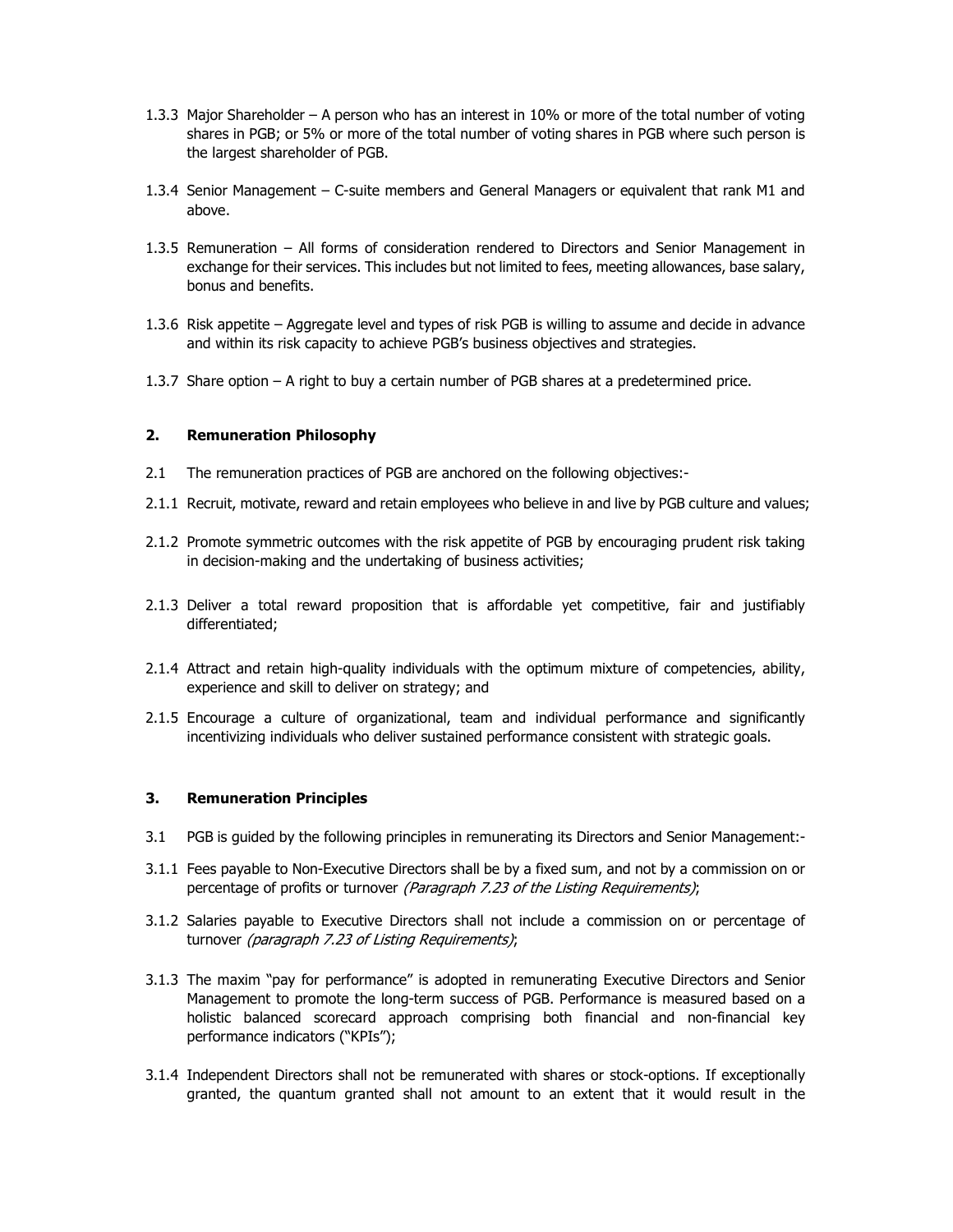Independent Director becoming a major shareholder (Paragraph 1.01 of the Listing Requirements);

- 3.1.5 Share options, if granted to Directors and Senior Management, shall not vest immediately. The vesting period of share options shall reflect the time horizon of risks and taking into account the potential of risks to crystallize over a longer period of time;
- 3.1.6 Bonuses to Executive Directors and Senior Management shall not be guaranteed except in the context of sign-on bonuses;
- 3.1.7 Periodic benchmarking of remuneration will be undertaken to ascertain the competitiveness of PGB's remuneration packages vis-à-vis other companies. However, such comparisons will be utilized with caution, in view of the risk of an upward ratchet of remuneration levels with no corresponding improvement in corporate and individual performance and to avoid paying more than is necessary.

#### 4. Remuneration Structure

4.1 The table below summaries the main components that shall form the remuneration packages of Directors and Senior Management of PGB:-

| <b>CATEGORY-</b><br><b>FIXED/VARIABLE</b> | <b>COMPONENT</b>     | <b>COMPONENT DESCRIPTION</b>                                                                                                                                                                    |
|-------------------------------------------|----------------------|-------------------------------------------------------------------------------------------------------------------------------------------------------------------------------------------------|
| Fixed                                     | Fees                 | A fixed retainer sum shall be provided to Non-<br>Executive Directors for their ongoing contribution<br>to the Board                                                                            |
| Fixed                                     | Meeting<br>allowance | A payment shall be made to Non-Executive<br>Directors on a per-meeting basis with a condition<br>that attendance (physical or virtual)<br>is a<br>prerequisite for remittance                   |
| Fixed                                     | Base salary          | A monthly payment shall be provided to Executive<br>Directors and Senior Management personnel for<br>performing their day job                                                                   |
| Fixed                                     | <b>Benefits</b>      | Benefits may be provided to increase the economic<br>security of Directors and Senior Management<br>personnel and as an incentive to attract and retain<br>talent                               |
| Variable                                  | <b>Bonus</b>         | A performance based sum (paid via cash, shares or<br>stock options) may be awarded to Executive<br>Directors and Senior Management personnel for<br>attaining or exceeding their assigned KPIs. |

4.2 In addition, expense (e.g entertainment and travel expenses) incurred by Directors and Senior Management in discharging their duties relating to the ordinary course of PGB's business activities shall be reimbursed accordingly. All claims reimbursements must be accompanies with the claims receipts and shall be submitted to the Human Resource and Finance Department for processing on a timely basis.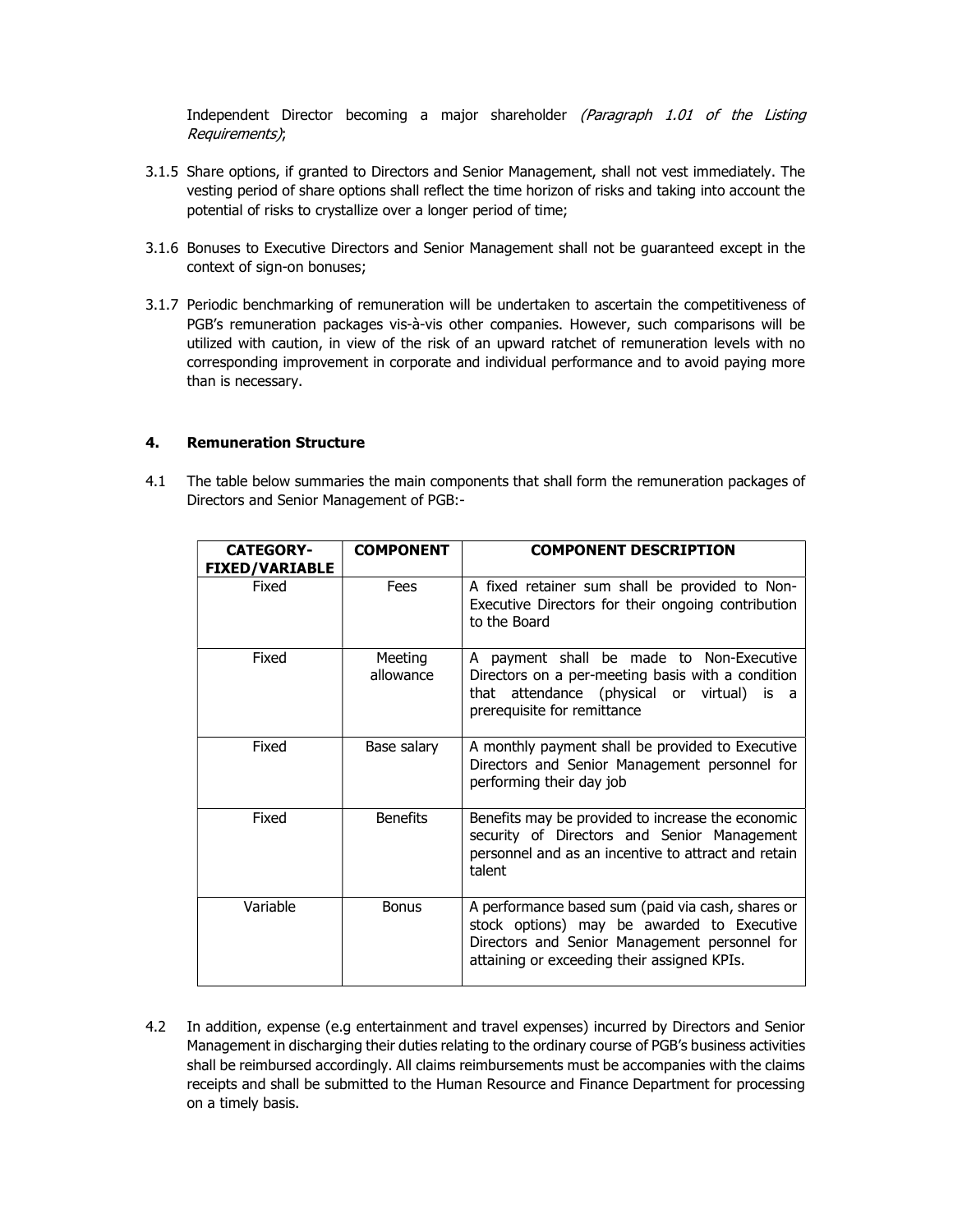4.3 A typical remuneration structure for Non-Executive Directors of PGB is illustrated as below:-



4.4 A typical remuneration structure for Executive Directors and Senior Management of PGB is illustrated as below:



## 5. Remuneration Policy and Procedures

- 5.1 Policy and Procedures for Non- Executive Directors' Remuneration
- 5.1.1 PGB's remuneration policy for Non-Executive Directors is to develop a remuneration structure that is commensurate with the Non-Executive Directors responsibilities at both the Board and Board Committee level and is sufficient to attract, incentives and retain quality Non-Executive Directors.
- 5.1.2 Non-Executive Directors' remuneration packages shall be determined on the basis of their qualification, experience and competence having regard to their responsibilities, time commitment and annual evaluation as undertaken by the Nomination and Remuneration Committee.
- 5.1.3 As mentioned in the preceding section, Non-Executive Directors shall be paid via fixed retainer fees, meeting allowances and other benefits. As for meeting allowance, no distinction shall be made between participation in person and participation by video, teleconference or other electronic mode that permits Non-Executive Directors to participate.
- 5.2 Policy and Procedures for Executive Directors and Senior Management Remuneration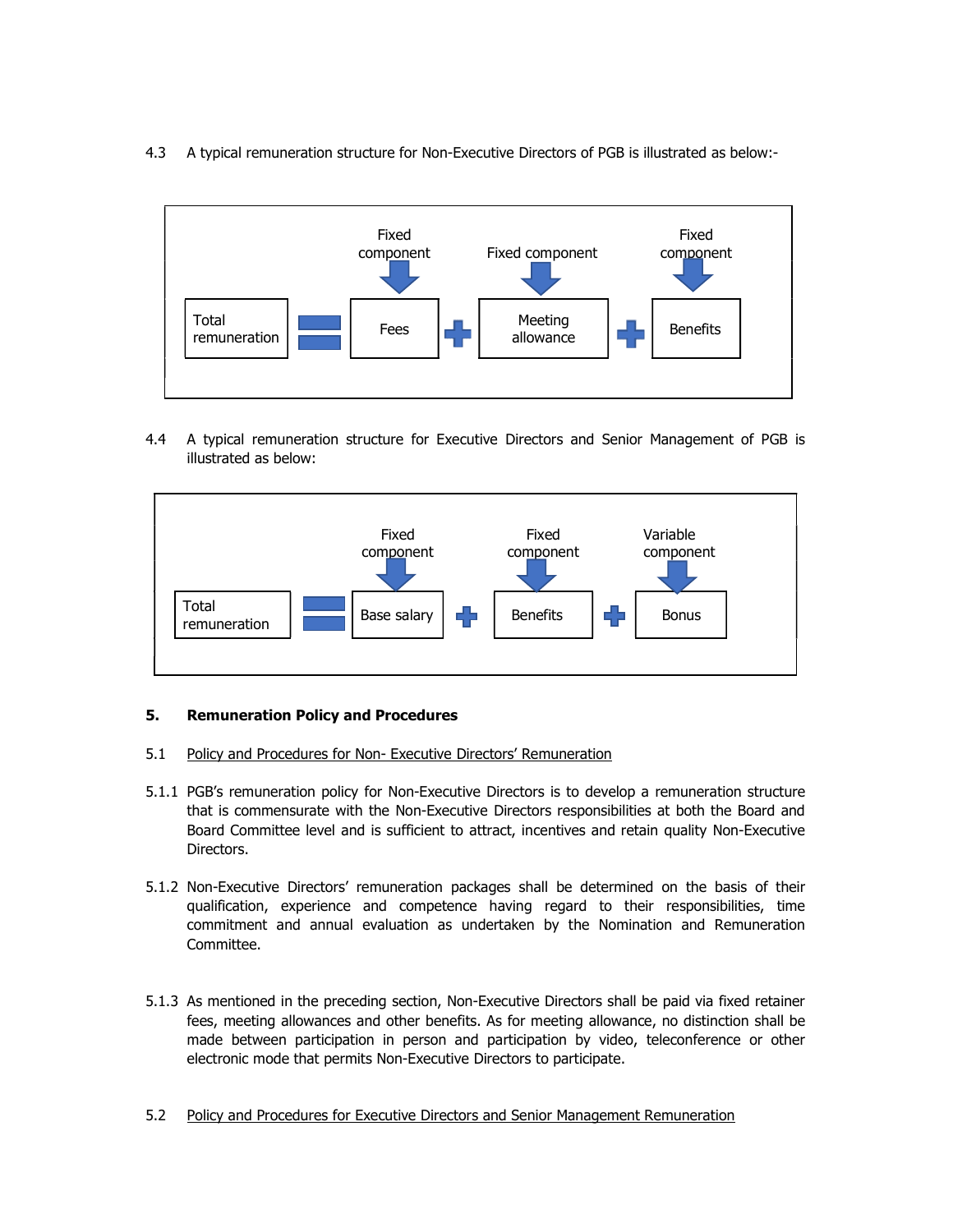- 5.2.1 PGB's policy for Executive Directors and Senior Management's remuneration is to ensure that the level of remuneration is generally set to provide market competitiveness to attract, retain and motivate Executives of the highest caliber to competently manage the Company.
- 5.2.2 The component parts of the remuneration shall therefore be structured to link the remuneration package with corporate and individual performance and take into account similar packages at comparable companies.
- 5.2.3 The performance of Executive Directors and Senior Management is measured based on the achievements of their annual KPIs (both qualitative and KPIs). The weightage of the qualitative and quantitative targets may be adjusted to accommodate PGC's aspirations.

| <b>Nature</b> | Examples                                                                                                                                                                                                                              |  |  |
|---------------|---------------------------------------------------------------------------------------------------------------------------------------------------------------------------------------------------------------------------------------|--|--|
| Quantitative  | Profit Before Tax (PBT), Earnings Before Interest, Taxes,<br>Depreciation, and Amortisation (EBITDA) or Return on Invested<br>Capital (ROIC) and relative performance of PGB                                                          |  |  |
| Qualitative   | Strategic milestones and initiatives that need to be achieved and<br>implemented on areas such as strategy, innovation, business<br>development, synergy, human capital management, financial<br>management and societal development. |  |  |

5.2.4 The evaluation on the achievement of each of the KPIs by Senior Management against an agreed performance standard is reviewed by the Managing Director; whilst for Executive Directors (including the Managing Director), it is reviewed by the Nomination and Remuneration Committee. The rewards accorded to Executive Directors and Senior Management for their achievement of the respective KPIs shall comprise annual bonus and increment to their base salaries.

## 6. Governance of Remuneration

## 6.1 Oversight of Remuneration

- 6.1.1 The Nomination and Remuneration Committee shall assist the Board in implementing its policies and procedures on remuneration including reviewing and recommending matters relating to the remuneration of Directors and Senior Management (Practice 6.1 of MCCG).
- 6.1.2 The Nomination and Remuneration Committee shall develop and administer a fair and transparent procedure for setting policy on remuneration of Directors and Senior Management so as to ensure that remuneration packages are determined on the basis of the Directors' and Senior Management's merit, qualification and competence, having regard to the Company's operating results, individual performance and comparable market statistics (Guidance to Practice 6.2 of MCCG)
- 6.1.3 The remuneration policy and procedures shall be implemented with input from the control functions and the Risk Management Committee to ensure that risk exposures and risk outcomes are adequately considered. In considering the remuneration policy and procedures, the Nomination and Remuneration Committee may also enlist the expertise of external advisors whenever necessary.